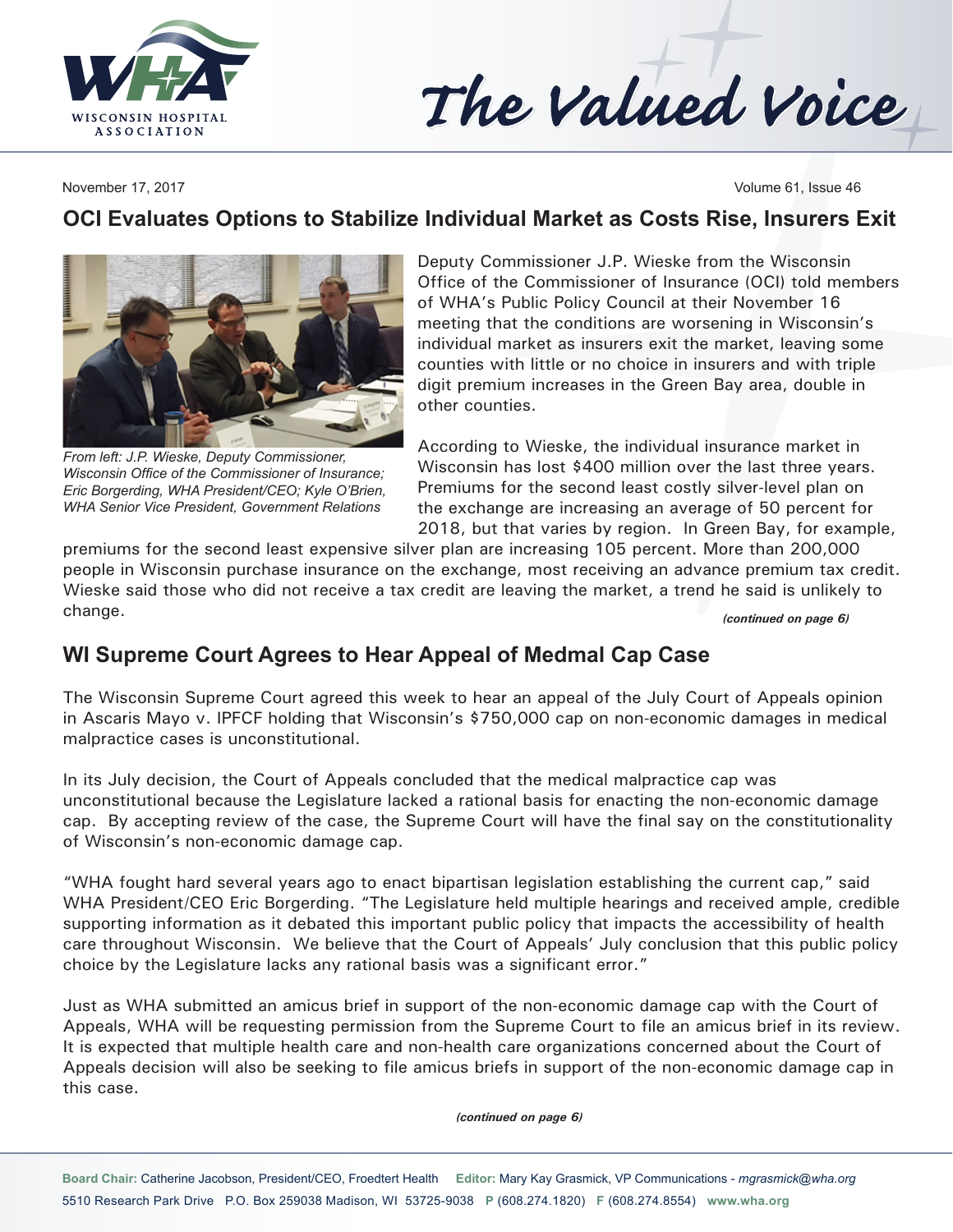# **Political Action Spotlight**

### **Wisconsin Hospitals State PAC & Conduit Tops \$280,000** *Progress on "\$50K in 50 Days" effort; Next contributor list runs Dec. 8*



The 2017 Wisconsin Hospitals State PAC & Conduit campaign is racing toward year end and the goal of raising \$312,500. This week close to \$15,000 was contributed, putting the campaign at \$280,500 or 90 percent of goal.

"The Wisconsin Hospitals State PAC & Conduit had a great fundraising week with an average of \$2,000 contributed each day," said WHA Advocacy Committee Chair Mike Wallace. "Thank you to the 292 individuals who have contributed to date. If you have yet to contribute, the clock is ticking, so please make your 2017 contribution now. Join your peers and help keep health care in Wisconsin moving forward."

In early October, the Wisconsin Hospitals State PAC & Conduit also launched a "mini" challenge campaign of raising "\$50K in 50 Days!" That challenge runs through November 24. To date \$40,000 has been contributed since the challenge was issued.

The next full contributor list will be published in the December 8 edition of *The Valued Voice*. Make sure your name is on the list! Contribute now at [www.whconduit.com](http://www.whconduit.com) or call WHA's Jenny Boese at 608-268-1816 or Nora Statsick at 608-239-4535.

## **Encourage Physician Leaders to Attend WHA Physician Leadership Conference**

Physicians new to leadership roles within your hospital or health system often need an opportunity to



learn important and practical leadership skills that will help them move beyond their clinical training and take a new approach to managerial decision making and problem solving, allowing them to be most effective in their new roles. WHA's annual Physician Leadership Development Conference can be just that

needed opportunity.

Registration is now open for WHA's 13th annual Physician Leadership Development Conference, scheduled for March 9-10, 2018 at The American Club in Kohler. Full information and online registration are available at [www.wha.org](http://www.wha.org) or directly at [www.cvent.com/d/ktql](http://www.cvent.com/d/ktql9j)9j. Discounted registration is available to those registering by January 15. 2018.

This year's conference will include a full-day session with presenter Allison Linney called "A Leader's Guide to Resolving Conflict," in which attendees will focus on the skills needed to make conflict productive and practice conflict management and effective communication skills. In addition, a half-day session called "Putting High Reliability Organizing (HRO) to Work," led by Craig Clapper, will focus on the physician leader's role in shaping performance culture, discussing the principles of high reliability organizing, and demonstrating various skills physician leaders can use to shape culture.

For questions about the annual Physician Leadership Development Conference, contact Jennifer Frank at *[jfrank@wha.org](mailto:jfrank@wha.org)* or 608-274-1820.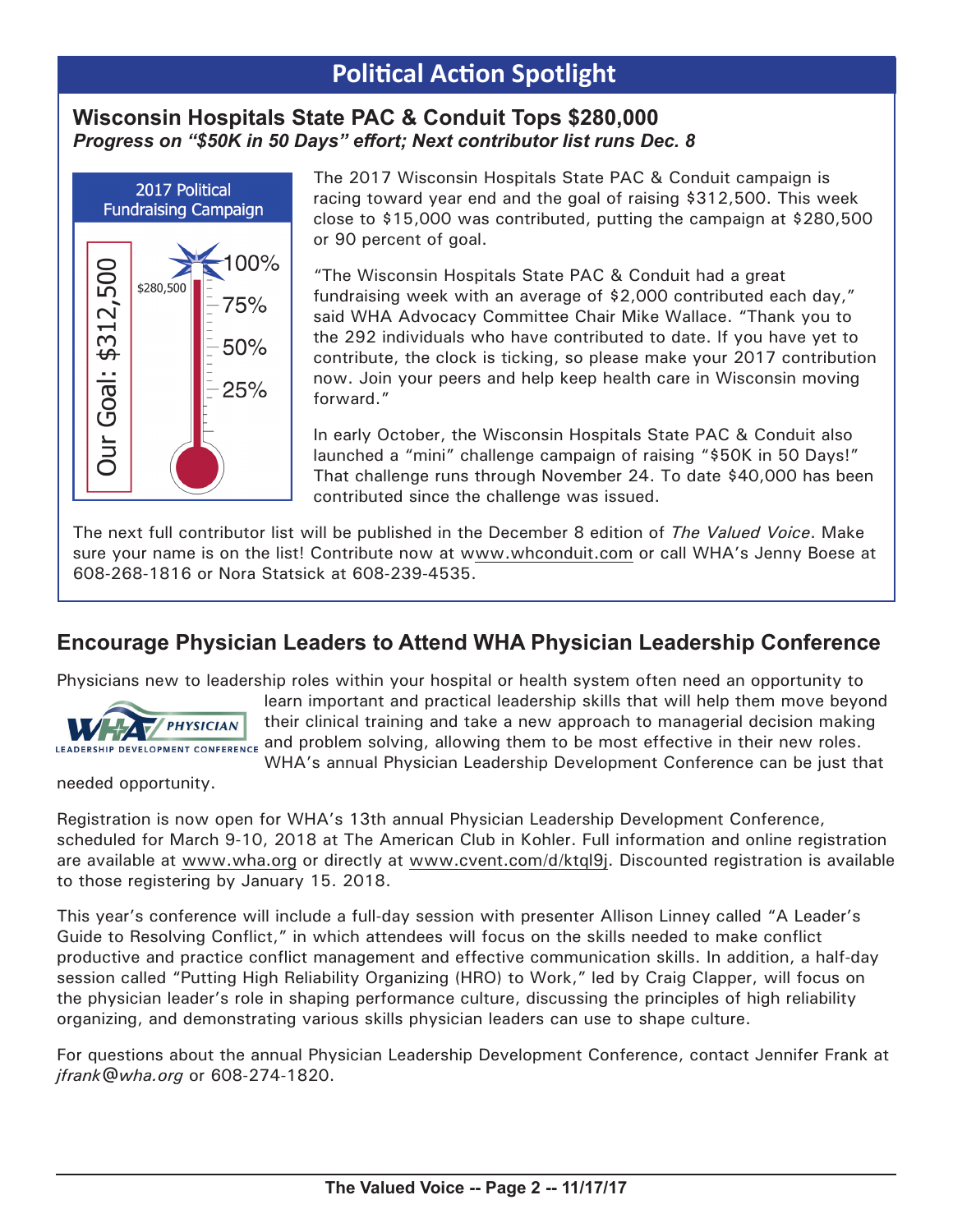### **Tax Bills Moving in Congress** *Several provisions impact not-for-profits*

Both Chambers of the U.S. Congress have been moving rapidly on major tax policy legislation. Several provisions in those packages impact tax-exempt organizations, including hospitals. The Wisconsin Hospital Association (WHA) is particularly concerned with a provision included in the House tax package related to private activity bonds (PABs).

Private-activity bonds (PABs) are currently tax exempt for certain entities, including qualified 501(c) (3) organizations. Under the House legislation, the tax exemption is removed, which means interest on newly issued PABs would be included in income and thus subject to tax. If enacted, the provision would be effective for bonds issued after 2017.

WHA opposes removal of tax-exemption status for these PABs and has relayed its opposition to the Wisconsin Delegation. WHA is pleased to see the U.S. Senate Finance Committee has not included this provision in its legislation.

"These bonds play a critical role in helping not-for-profit hospitals and health systems access low-cost capital, enabling them to keep infrastructure expenditures low so they can efficiently fulfill their mission and focus on the work they do for the public good," said WHA President/CEO Eric Borgerding.

In addition to PABs, several other provisions of note are:

- Advance refunding bonds. Both the Senate and the House tax packages repeal the tax exemption for advance refunding bonds. Advance refunding bonds are a refinancing option used to access better interest rates, including on qualified 501(c)(3) bonds, to help to lower capital financing costs.
- Excise tax on tax-exempt organization executive compensation. Both the Senate and the House packages place a 20 percent excise tax on executive compensation that exceeds \$1 million paid to the five highest paid employees. The provision applies to an "applicable tax-exempt organization," which is defined as: 501(a)s, of which 501 (c)(3)s fall under; exempt farmers' cooperative; a Federal/State/Local governmental entity with excludable income; and, a political organization. The applicable tax-exempt organization is subject to the excise tax.
- Individual insurance mandate. The Senate package reduces the penalty associated with the Affordable Care Act's individual insurance mandate to \$0.

On November 16, the U.S. House of Representatives passed their tax package –The Tax Cut and Jobs Act (HR1). The U.S. Senate package has yet to receive a vote in the Senate, though one could occur by the Thanksgiving holiday. Because the Senate and House packages differ, both Chambers must reconcile these differences before any legislation could move forward to the President.

### **Medicare Extenders (MDH/LVA) Proposal** *CAH swing beds in the crosshairs*

On November 15, the U.S. House Ways & Means Committee released a statement that the Chair and Ranking Democrat had reached a bipartisan agreement on a package of what are called Medicare payment "extender" policies. Several of the polices in this package are the Medicare Dependent Hospital (MDH) and the Low-Volume Adjustment (LVA), both of which expired September 30.

The MDH and LVA payments affect roughly 15-20 of Wisconsin's rural, non-critical access hospitals each year, and WHA strongly supports their continuation. The Ways & Means Committee proposes extending both MDH and LVA out an additional two years.

*(continued on page 4)*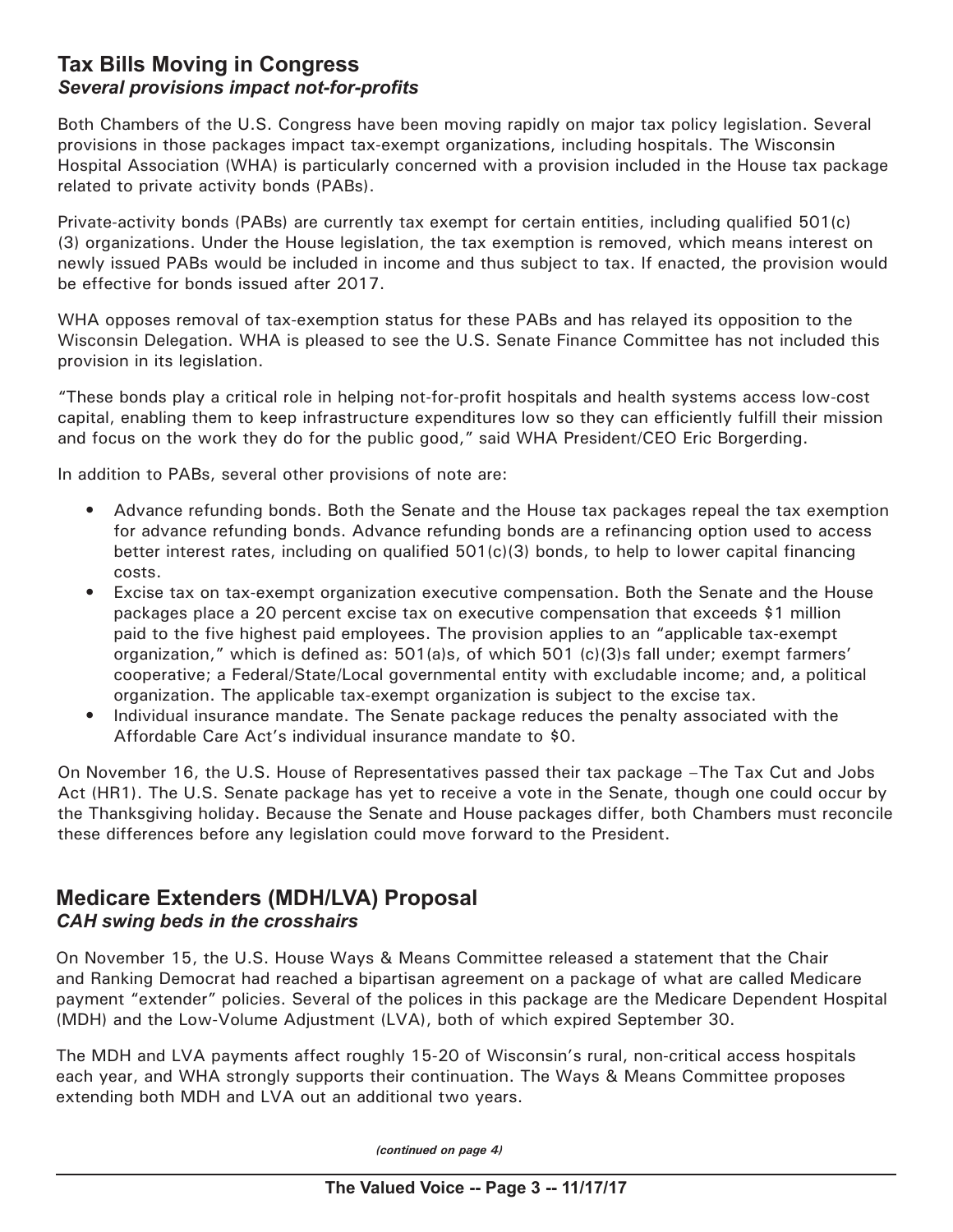### **Continued from page 3 . . . Medicare Extenders (MDH/LVA) Proposal**

Several other extenders in this package include:

- Two-year straight extension of the Medicare geographic payment cost index for physician payments;
- Permanent extension of exceptions process for Medicare with the repeal of the therapy caps;
- Five-year straight extension of the home health rural add-on; and,
- Five-year extension of the ground ambulance add-ons and ground ambulance payment modifications.

However, in order to help pay for these extensions, the Ways & Means Committee is proposing to modify the payment for critical access hospital (CAH) swing beds. WHA has already engaged with Members of Wisconsin's Delegation in opposition to this potential cut to swing beds and will also be in Washington, D.C. November 29 to discuss.

WHA will continue to advocate against this pay-for and further analyze the proposal as more details emerge. If you would like to express concerns to your Member of Congress, log onto [www.votervoice.](http://www.votervoice.net/WIHA/Address) [net/WIHA/Address.](http://www.votervoice.net/WIHA/Address)



## **340B Legal, Legislative Advocacy Begins Over CMS Reimbursement Cut**

On November 1, the Centers for Medicare & Medicaid Services (CMS) finalized a significant cut under the 2018 Outpatient Prospective Payment System (OPPS) rule that impacts certain 340B providers who bill under the OPPS. In finalizing this policy, CMS ignored the voice of a majority of both the U.S. Senate and U.S. House of Representatives and unified opposition from 340B providers. The response from 340B covered entities and organizations representing them has been quick and aggressive, including a lawsuit and legislation.

On November 13, the American Hospital Association, the Association of American Medical Colleges, America's Essential Hospitals and three hospital providers filed suit against the federal Department of Health & Human Services over the policy. The lawsuit seeks an immediate injunction to stop the policy from taking effect in January. On the legislative front, bipartisan legislation to stop the payment cuts was introduced by Reps. David McKinley (R-WV) and Mike Thompson (D-CA). The legislation was introduced as HR 4392. The Wisconsin Hospital Association supports HR 4392 and urges Wisconsin's House Members to cosponsor the bill.

As a reminder, under the new policy CMS will no longer reimburse certain 340B covered entities at the normal Medicare OPPS reimbursement rate of the Average Sales Price (ASP) +6 percent. Instead, beginning January 1, 2018, it will reimburse 340B drugs at ASP -22 percent—an almost 30 percent reduction in reimbursement. This payment change applies to separately payable drugs. It does not apply to vaccines or pass-through payments. Certain 340B providers, liked critical access hospitals and others, will not be impacted by the policy. Refer to [www.wha.org/wha-newsletter-11-3-2017.aspx#](http://www.wha.org/wha-newsletter-11-3-2017.aspx#s3)s3 for more details.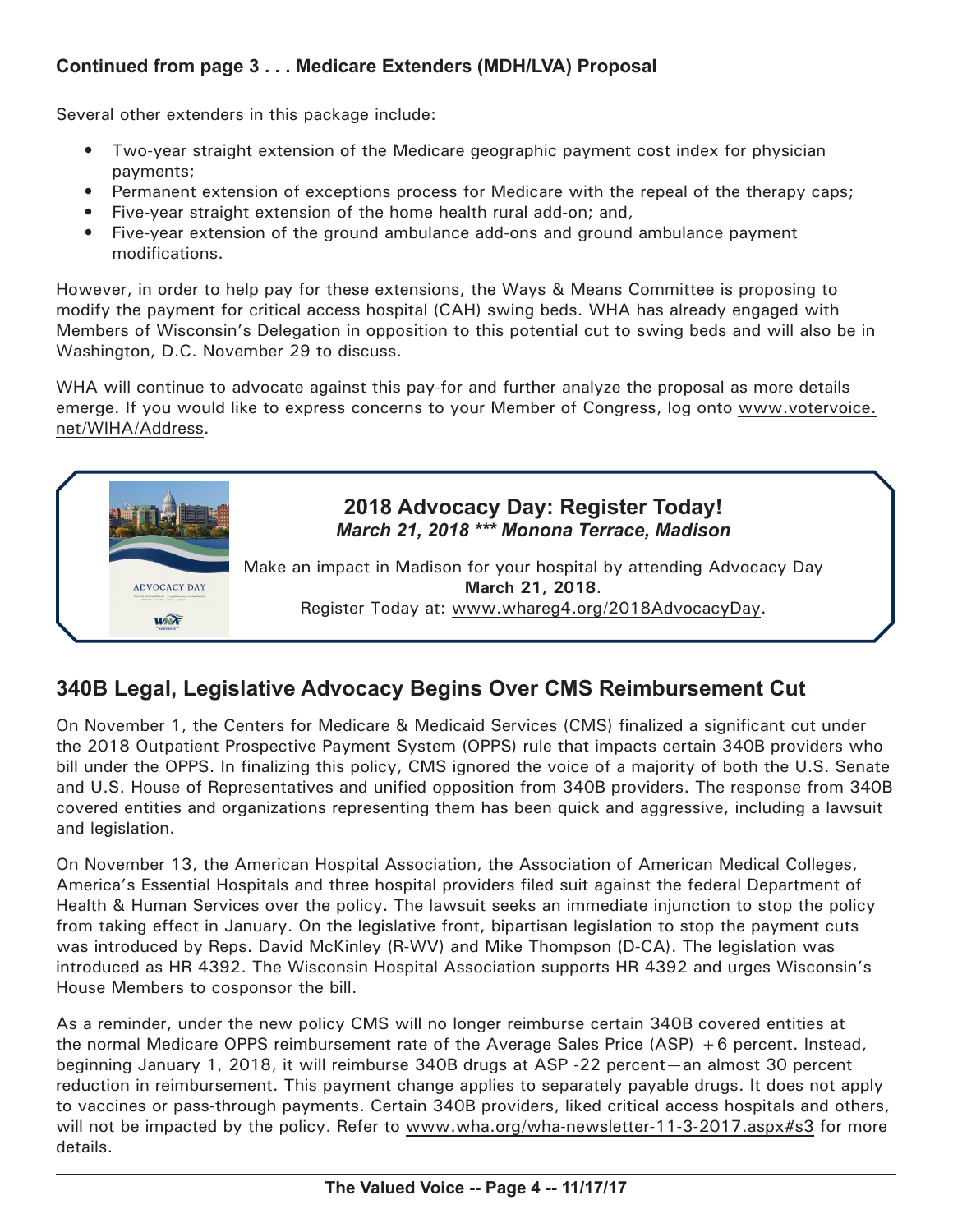## **Wisconsin Fast Forward Grant Writing Training Available**

High-quality care depends on a high-quality workforce. Wisconsin Fast Forward (WFF) grants can help WHA members build and sustain the workforce that has made Wisconsin #1 in health care quality. The Wisconsin Department of Workforce Development is offering a free informational grant application training session, "Submitting a Successful Wisconsin Fast Forward (WFF) Grant," Wednesday, November 29 from 10 a.m. - 12 p.m. The training session can be attended in person at GEF 1 Room F105, 201 E. Washington Ave. Madison WI 53707 or via webex. The training will increase applicants' understanding of the WFF grant application process, goals of the WFF grant program, process for funding and information on what makes a successful WFF grant application.

WHA supported the Wisconsin Fast Forward legislation as another significant investment in workforce development that helps employers recruit and retain employees through training and education. WHA encourages its members to identify regional training opportunities and to connect with workforce partners to develop WFF applications. Grants for health science and health care related occupations range from \$5,000 to \$400,000. The training will be a relatively brief presentation followed by a detailed question and answer session focusing on the key elements of submitting a successful customized skill training grant for DWD's open grant cycle that closes on December 31, 2017 at 12:00 p.m.

Past WHA member awardees include:

- \$38,041 to Agnesian HealthCare in Fond du Lac to develop and deliver training to ten incumbent workers and two new hires in nursing informatics.
- \$206,702 grant to train 254 workers at the St. Elizabeth Hospital Fremont Tower to provide staff with the customized performance improvement skills that are required within a new, stateof-the-art facility.
- \$175,393 to Upland Hills Health to provide customer service and technology training to 468 workers at its rural hospital. The goal of the training was to increase the skills and knowledge of staff as the organization implements an electronic health record system and other patient-centric tools.

Register now to reserve your seat at <http://dwdlearningcenter.wi.gov>. If you have questions, contact *[WisconsinFastForward@dwd.wisconsin.gov](mailto:WisconsinFastForward@dwd.wisconsin.gov)* or call Andy Heidt, program and policy analyst, WI Fast Forward, at 608-266-0174.

## **Member News: Euclide New CEO at Rusk County Memorial Hospital**

The Rusk County Memorial Hospital Board of Trustees announced Jeff Euclide is the new CEO at Rusk County Memorial Hospital. Euclide previously served as interim CEO at RCMH.

Prior to joining RCMH, Euclide had more than 29 years of leadership experience at hospitals in Wisconsin and Michigan, including as interim chief administrative officer for Aurora Medical Center Washington County and as the vice president of patient care services and chief nursing officer at a 222 bed hospital in Michigan. There, he led the quality improvement team, which saw drastic improvements in patient engagement and



*Jeff Euclide*

HCAHPS scores. He also made strides in employee leadership development and review processes.

Euclide received his associate degree in nursing at Milwaukee Area Technical College, a bachelor of science in nursing from Marquette University, and an MBA from the University of Wisconsin- Oshkosh. He is a certified nursing executive advanced through the American Nurses Credentialing Center.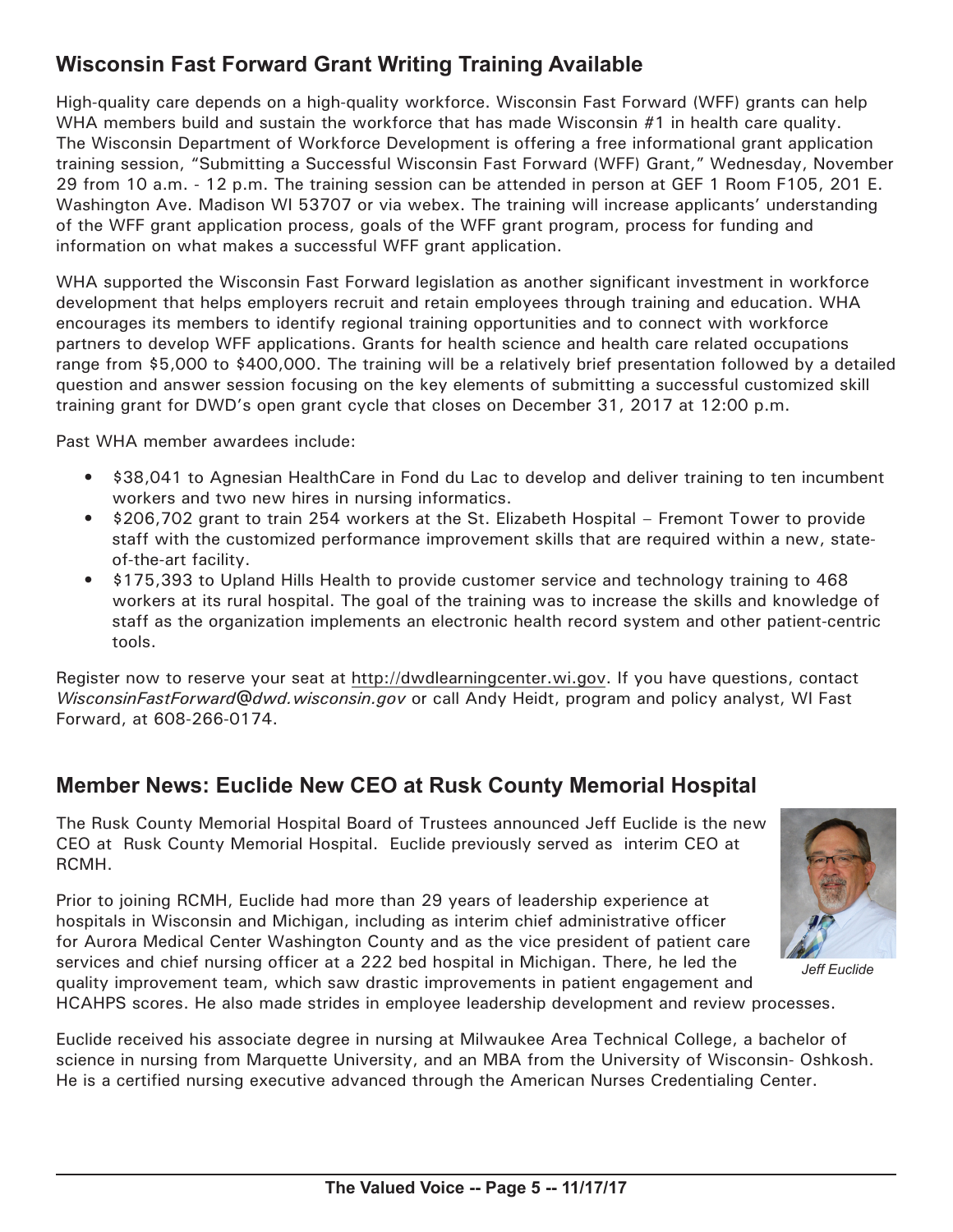### **Continued from page 1 . . . WI Supreme Court Agrees to Hear Appeal of Medmal Cap Case**

The case does not impact economic damages, and unlike successful plaintiffs in non-medical liability suits who must rely on the solvency of the defendant to recover economic damages, Wisconsin patients who are injured by medical malpractice are guaranteed recovery of an unlimited amount of economic damages through the Injured Patient and Family Compensation Fund (IPFCF) funded by provider assessments.

The July Court of Appeals decision overturned the non-economic damage cap passed with significant bipartisan support in the Legislature and signed into law by Governor Jim Doyle in 2006. WHA, together with the Wisconsin Medical Society and American Medical Association filed a joint amicus brief with the Court of Appeals in 2015 supporting the constitutionality of the non-economic damage cap.

In the July Court of Appeals majority opinion, Judge Joan Kessler wrote, "We are left with literally no rational factual basis in the record before us which supports the Legislature's determination that the \$750,000 limitation on noneconomic damages is necessary or appropriate to promote any of the stated legislative objectives."

The Court of Appeals decision overturns the lower court decision in this case by Milwaukee County Circuit Court Judge Jeffrey Cohen that found the non-economic damage cap generally constitutional but unconstitutional for the particular plaintiff in this case. Judge Cohen reached a different conclusion than the Court of Appeals regarding whether the Legislature had a rational, factual basis for establishing the non-economic damage cap.

"[T]he Court has conducted a thoughtful examination of the statutory scheme and determined that the Cap is rationally related to the Legislature's goals," stated Judge Cohen in the 2014 lower court decision in this case on the facial constitutionality of the caps. "Studies, reports, and testimony were considered by the Legislature, which then saw fit to advance four specific goals supported by this evidence. That some studies were inconclusive is not enough to show there is no rational basis here. Plaintiffs must disprove the basis for every 'plausible policy reason' for the challenged classification. Having reviewed the documentation on which the Legislature relied, the Court cannot say that the goals articulated are 'wholly irrelevant.' The documents on which the Legislature relied contain evidence to reasonably support each goal."

Currently, Wisconsin's noneconomic damage cap is technically now unconstitutional statewide as a result of the Court of Appeals decision. A decision from the Supreme Court is expected sometime in 2018.

### **Continued from page 1 . . . OCI Evaluates Options to Stabilize Individual Market**

To mitigate the price increases and get more healthy lives into the market, OCI is looking at options within the 1332 waiver process. The state has released a request for information (RFI), and is seeking a contractor to help them craft a proposal.

"We feel we need a vendor for a couple of reasons. First, we need someone who can do an economic analysis in partnership with an actuary, but, secondly, we also need someone who can do a 'back-ofthe-envelope' calculation before we go full blown," Wieske said. While reinsurance was discussed as one option, Wieske said it puts money into the system but it does not solve the basic problem, which is to get more people into the exchange. He said Gov. Scott Walker is concerned about the "benefit cliff" for people with income at 400 percent of the federal poverty level (FPL) when tax credits fall off -- people are foregoing raises and promotions to keep the subsidy because those with income over 400 percent FPL can't afford to purchase insurance. Wieske said OCI is open to options, and is looking at Iowa, Indiana and other states for possible ideas of what might work in Wisconsin. Because currently the *(continued on page 7)*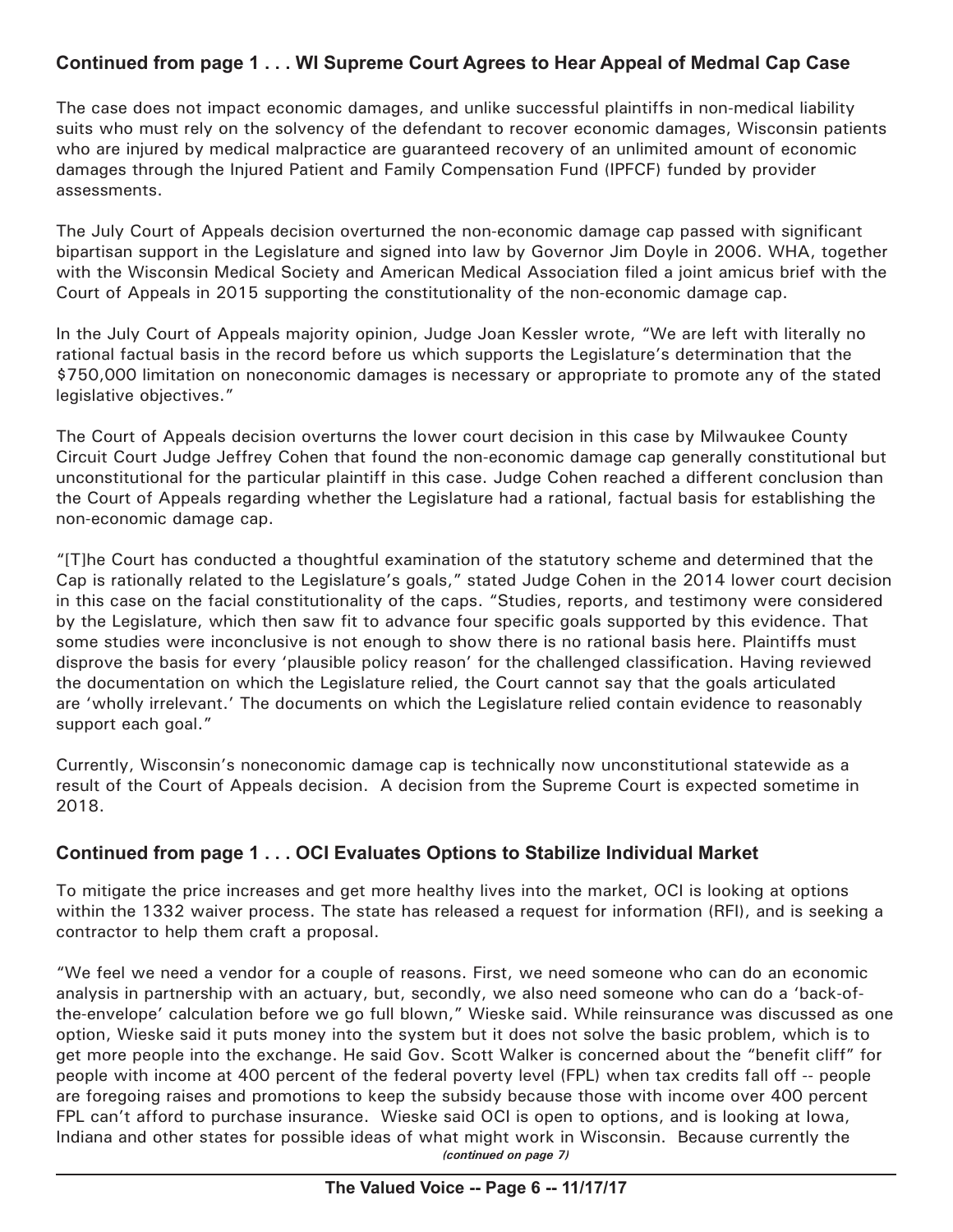#### **Continued from page 6 . . . OCI Evaluates Options to Stabilize Individual Market as Costs**

federal law requires that 1332 waiver proposals be approved in state law, the timeline for developing a proposal is short. To affect the 2019 benefit year, a proposal would have to pass the state legislature in March, and be submitted to the federal government by April.

"We all have to row in the same direction and have agreement," according to Wieske. "2019 might be an unrealistic deadline. We might have to do one piece at a time and then do a second round. But we are willing to look at options with a goal to affect the insurance market by 2019 because of the crisis we feel we are in."

WHA President/CEO Eric Borgerding reiterated WHA's key priority which is for any reform to sustain the gains in coverage. He referenced current federal proposals to repeal the individual mandate. He also noted that the ACA requires that1332 waivers have certain "guardrails," including that the state demonstrate that the proposal would provide the same level of coverage, the same level of affordability, and the same level of insured lives as would occur without the waiver. Given that, he asked Wieske for his opinions on the individual mandate, and on what changes to the 1332 waiver guardrails might be helpful to the state.

"I am not convinced the individual mandate has helped. People respond to appropriate economic incentives and try to get around them," according to Wieske. "Voluntary coverage is more effective…The simple reality is that there are those who will not buy certain coverage and it's expensive. The way is to offer a product they can afford, get them in the system, and use those dollars to subside others."

On the 1332 waivers, Wieske noted that the state would be interested in offering less comprehensive benefit packages that might be cheaper and incent younger and healthier individuals to sign up for coverage. But, if nothing happens in Congress, Wieske said OCI will have to live within the parameters they now have and use those to move the market.

"I don't believe in ideal situations. If it gets better, we have more flexibility," he said. "If it doesn't, we'll live with what we got."

#### **The State Budget and Fall Session**

In his report, WHA Senior Vice President Kyle O'Brien said Wisconsin's 2017-19 biennial budget was signed into law on September 21, laying out the state's \$76 billion spending plan through June 30, 2019. The budget bill Walker signed includes nearly all of WHA's key initiatives, including a significant increase in the state's Medicaid Disproportionate Share Hospital (DSH) program, a \$1.5 million increase in graduate medical education grant funding, and investments to support training the state's rural health care workforce as part of the Rural Wisconsin Initiative.

Wisconsin's Medicaid DSH program was increased by over \$60 million, taking Wisconsin's total Medicaid DSH program up to \$134 million over the two-year budget. In addition, the Joint Finance Committee (JFC) recognized rural hospitals who do not qualify for DSH because of a federal law criteria that requires the hospital to provide OB services. The JFC provided \$1.2 million in state and federal funds to support these rural hospitals who treat the same level of Medicaid patients as Medicaid DSH hospitals.

WHA led a coalition of health care organizations, and worked very closely with the chair of the Wisconsin Board of Nursing, to advance an enhanced Nurse Licensure Compact in Wisconsin. Since 2000, Wisconsin has been part of an interstate licensing agreement that reduces regulatory burden on nurses looking to practice in Wisconsin and provides nurses with license portability to treat patients in 24 other Compact states. [Senate Bill 417](https://docs.legis.wisconsin.gov/2017/proposals/sb417) has passed both the State Senate and Assembly, clearing the way for this bill to be sent to the desk of Governor Walker for his signature. The Governor has already publicly

*(continued on page 8)*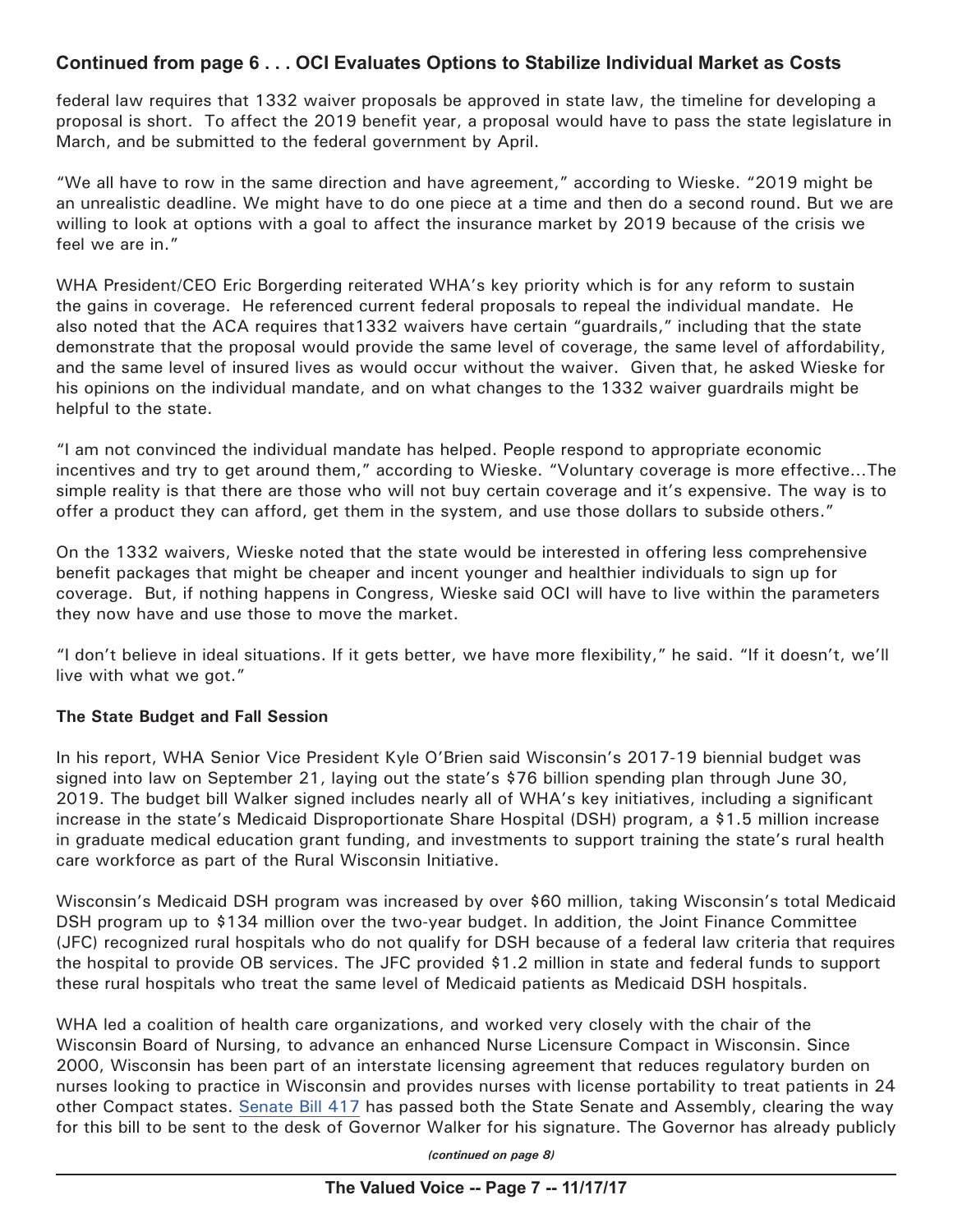### **Continued from page 7 . . . OCI Evaluates Options to Stabilize Individual Market as Costs**

expressed his support for [Senate Bill 417](https://docs.legis.wisconsin.gov/2017/proposals/sb417) by incorporating the legislation into his recently released "Rural Agenda."

O'Brien noted [Senate Bill 417](https://docs.legis.wisconsin.gov/2017/proposals/sb417) passed the Assembly and Senate unanimously. WHA expects the bill to be signed into law in the coming weeks. A group of 97 bipartisan coauthors sponsored the bill, led by Sen. Howard Marklein (R–Spring Green) and Rep. Nancy VanderMeer (R–Tomah).

O'Brien said the Assembly has unanimously approved [Assembly Bill 538,](https://docs.legis.wisconsin.gov/2017/proposals/ab538) a WHA-led bill reconciling Wisconsin's emergency detention law with federal EMTALA (Emergency Medical Treatment and Active Labor Act) requirements for appropriate transfers of patients and providing additional liability clarity for health care providers treating patients during a mental health crisis. The bill has been in development for several years in conjunction with WHA, the Wisconsin Counties Association and in consultation with law enforcement organizations.

Matthew Stanford, WHA General Counsel, led a Council discussion on licensure bill proposals currently being advanced by advance practice nurse and physician assistant groups. Stanford shared work and proposals that WHA has proactively offered to advance and reduce confusion regarding the licensure of nurse practitioners, CRNAs, certified nurse midwives, and clinical nurse specialists and to remove regulatory barriers to the practice of advance practice nurses in a team-based care setting.

#### **WHA leads coalition to oppose medical fee schedule in worker's comp program**

A proposal that would enact government price controls for medical care delivered to injured workers is facing strong opposition from a coalition of health care providers, led by WHA. And the facts do not support the allegations that are being used to support the latest effort to reduce provider rates in the worker's compensation program, according O'Brien.

O'Brien said WHA has been working with health care liaison partners and a broader coalition of provider organizations to oppose the legislation. That group has highlighted the fact that effective October 1, Wisconsin employers experienced a significant reduction in worker's compensation premiums for the following year, all without implementing a government fee schedule for health care services.

"Our members are working in partnership with local employers to help them manage their health care costs and prevent work-related injuries," O'Brien said. "If workers are injured on the job, they receive some of the highest quality care in the nation. Because of that, they use fewer medical services, are more satisfied with their care, initiate fewer litigated claims and return to work faster than every other state in the nation. Wisconsin's health care providers are delivering value to our work comp program. Worker's comp is an asset in Wisconsin for job creation, not a liability."

#### **Federal update: Repeal and replace**

Jenny Boese, WHA vice president, federal affairs and advocacy, reviewed the latest developments at the federal level related to regulations and a variety of legislation of importance, including recent tax reform legislation pending in both the U.S. Senate and U.S. House (see "tax article" on page 3); 340B legal and legislative advocacy (see "340B article" on page 4); Medicare extenders (see "MDH/LVA" article on page 3) along with the outlook for the rest of 2017.

#### **WHA activities supporting members' integrated physician enterprise**

The Council discussed how WHA can best support its members' integrated physician and clinic enterprise now and in the future, in particular providing guidance regarding future WHA reimbursement advocacy.

*(continued on page 9)*